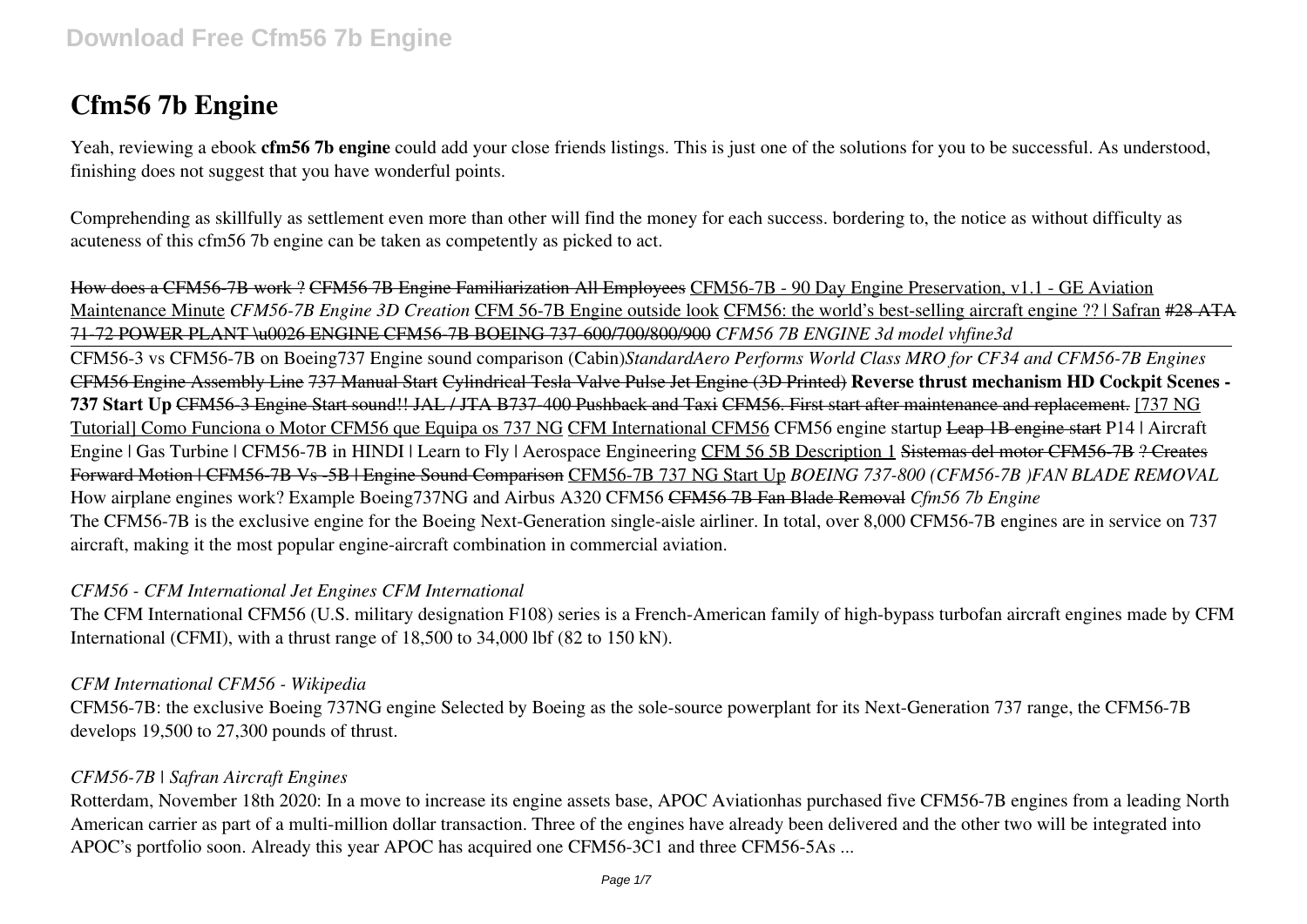#### *APOC Aviation acquires five CFM56-7B engines*

In a move to increase its engine assets base, APOC Aviation has purchased five CFM56-7B engines from a leading North American carrier as part of a multi-million dollar transaction. Three of the engines have already been delivered and the other two will be integrated into APOC's portfolio soon. Already this year APOC has acquired one CFM56-3C1 and three CFM56-5As, two of which are now ready ...

### *APOC Aviation acquires five CFM56-7B engines - LARA*

The CFM56-7B is the exclusive engine for the Boeing Next-Generation single-aisle airliner. Delta TechOps has extensive experience servicing CFM56 models dating back to 1982.

# *CFM56-7B Engine - Delta TechOps | CFM56-7B*

APOC Aviation has purchased five CFM56-7B engines, increasing the company's engine assets base. APOC sells, leases or exchanges engines and holds an inventory of engine components. The engines were purchased from a North American carrier in a "multi-million dollar" transaction. Three have already been delivered, while the other two will be integrated into APOC's portfolio soon. The ...

# *APOC Aviation boosts asset base with purchase of five ...*

With more than 33,000 delivered to date, CFM56® engines mainly power single-aisle commercial jets from Airbus and Boeing. The CFM56®, developing 18,500 to 33,000 lb of thrust, sets the standard in this market. It owes its impressive success to exceptional performance and reliability, the result of the two partners' technical excellence.

# *CFM56 | Safran Aircraft Engines*

CFM56-7 for Lease Sale Exchange aircraft engines for Lease ACMI Sale. Aircraft. by model by company FleetIntel. Engines. by model by company. Parts. Parts Capabilities Wanted. Updates. Resources. Available - CFM56-7 Tweet. It is strictly prohibited to contact listing companies, unless you are a Buyer, Lessee or Mandated agent. Terms & Conditions ...

# *CFM56-7 for Lease or Sale - MyAirTrade*

View and Download CFM CFM56 Series training manual online. Borescope Inspection. CFM56 Series engine pdf manual download. Also for: Cfm56-2, Cfm56-5c, Cfm56-7b, Cfm56-3, Cfm56-5a, Cfm56-5b.

# *CFM CFM56 SERIES TRAINING MANUAL Pdf Download | ManualsLib*

THE CFM56 ENGINE. The world's best-selling jet engine, powering more than 550 operators. LEARN MORE. LATEST NEWS. Article. GE Aviation and Safran Aircraft Engines Celebrate Historic Partnership. March 10, 2020. Twitter. At CFM we are honored and proud to be the power under your wings! ?Congrats @VivaAirColon ?? the delivery of your first #A320neo powered by the advanced LEAP-1A ...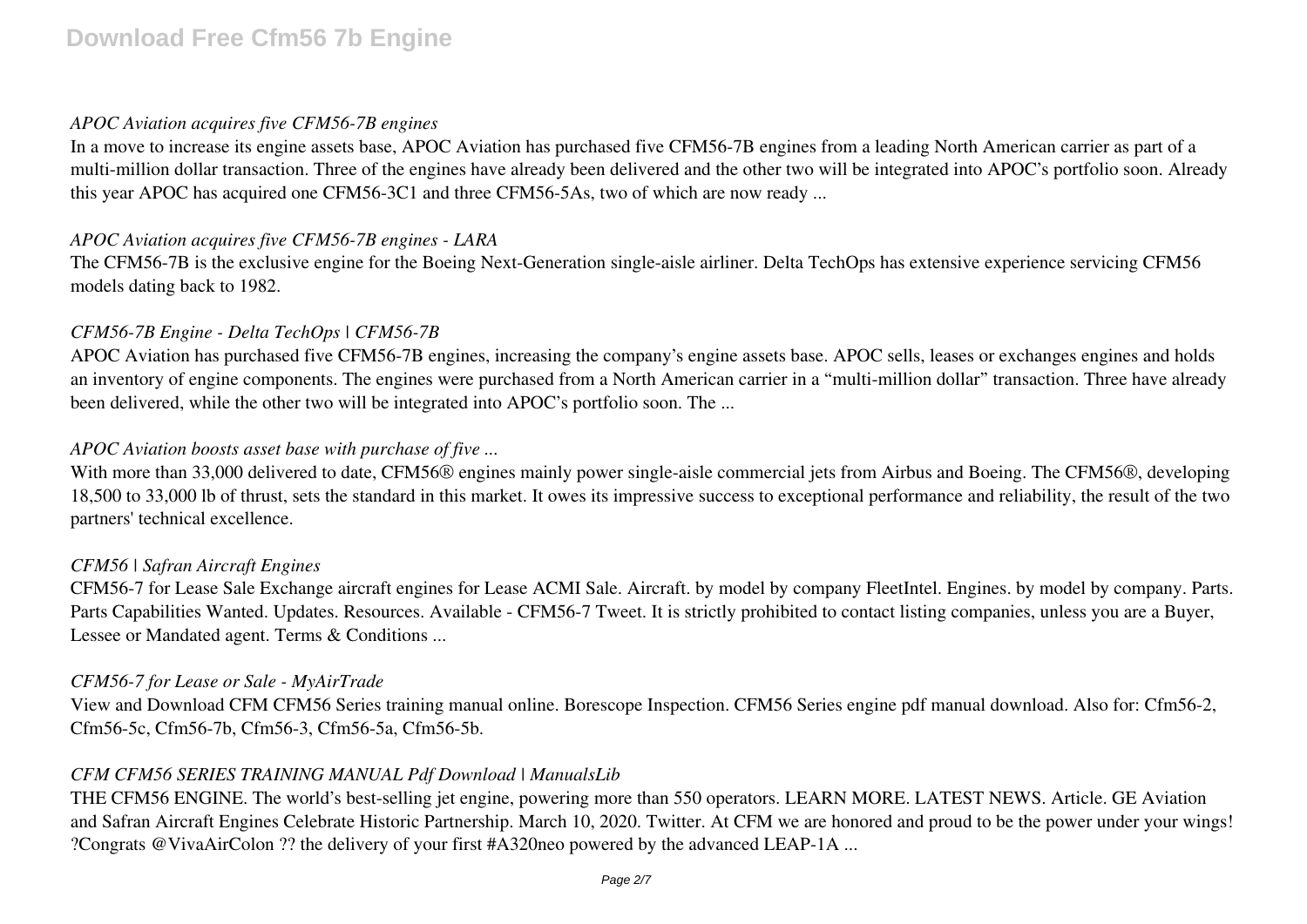#### *Home - CFM International Jet Engines CFM International*

Since 1997 with the introduction of the 737-700's CFM56-7B engines, the 75-decibel noise contour is now only 3.5 miles long. The core engine (N2) is governed by metering fuel (see below), whereas the fan (N1) is a free turbine.

#### *Power Plant - The Boeing 737 Technical Site*

CFM56-7B engines (commercial use on the Boeing 737NG Series) power the U.S. Navy's Boeing C-40 Clipper as well as the 737 AEW&C and P-8 Poseidon Multi-Mission Maritime (MMA) aircraft. The P-8A Poseidon will be used for anti-submarine warfare (ASW) and anti-surface warfare (ASuW) and is intended to replace the aging P-3C Orion. Non-military CFM56 engine variants power legacy Boeing 737-300/400 ...

#### *CFM International CFM56 (F108) Turbofan Engine | PowerWeb*

CFM56-7B series engines Type Certificate Holder FM International SA 2, boulevard du Général Martial Valin F?75724 Paris edex 15 France For Models: CFM56-7 "SA" CFM56-7B20, CFM56-7B22, CFM56-7B22/B1, CFM56-7B24, CFM56-7B24/B1, CFM56-7B26, CFM56-7B26/B1, CFM56-7B26/B2, CFM56-7B27, CFM56-7B27/B1, CFM56-7B27/B3, CFM56-7B27A CFM56-7 "DA" CFM56-7B20/2, CFM56-7B22/2, CFM56-7B24/2, CFM56 ...

#### *TYPE-CERTIFICATE DATA SHEET - EASA*

Willis Lease Largest Commercial Jet Engine Leasing, Aviation Services, CFM56-7B, CFM56-5B, PW4000, PW100, JT8D-200.

#### *Jet Engines, Commercial, Leasing, CFM56-7B, CFM56-5B ...*

About The CFM56-7B Engine The CFM International CFM56 series is a French-American family of high-bypass turbofan aircraft engines made by CFM International, with a thrust range of 18,500 to 34,000 pounds-force. CFMI ia a 50-50 joint-owned company of Safran Aircraft Engines of France, and GE Aviation of the United States

#### *CFM56-7B - Global Engine*

CFM56 engines equip Airbus A320 twinjets, the first generation of A340-200/-300 long-haul transports and both the standard and next-generation Boeing 737s. With a backlog of nearly 14,000 orders from about 300 different customers, the CFM56 is the hottest selling engine in the commercial transport market.

#### *CFM56 - MTU Aero Engines*

An inside look at the most successful engine in commercial aviation history.

To understand the operation of aircraft gas turbine engines, it is not enough to know the basic operation of a gas turbine. It is also necessary to understand the operation and the design of its auxiliary systems. This book fills that need by providing an introduction to the operating principles underlying systems of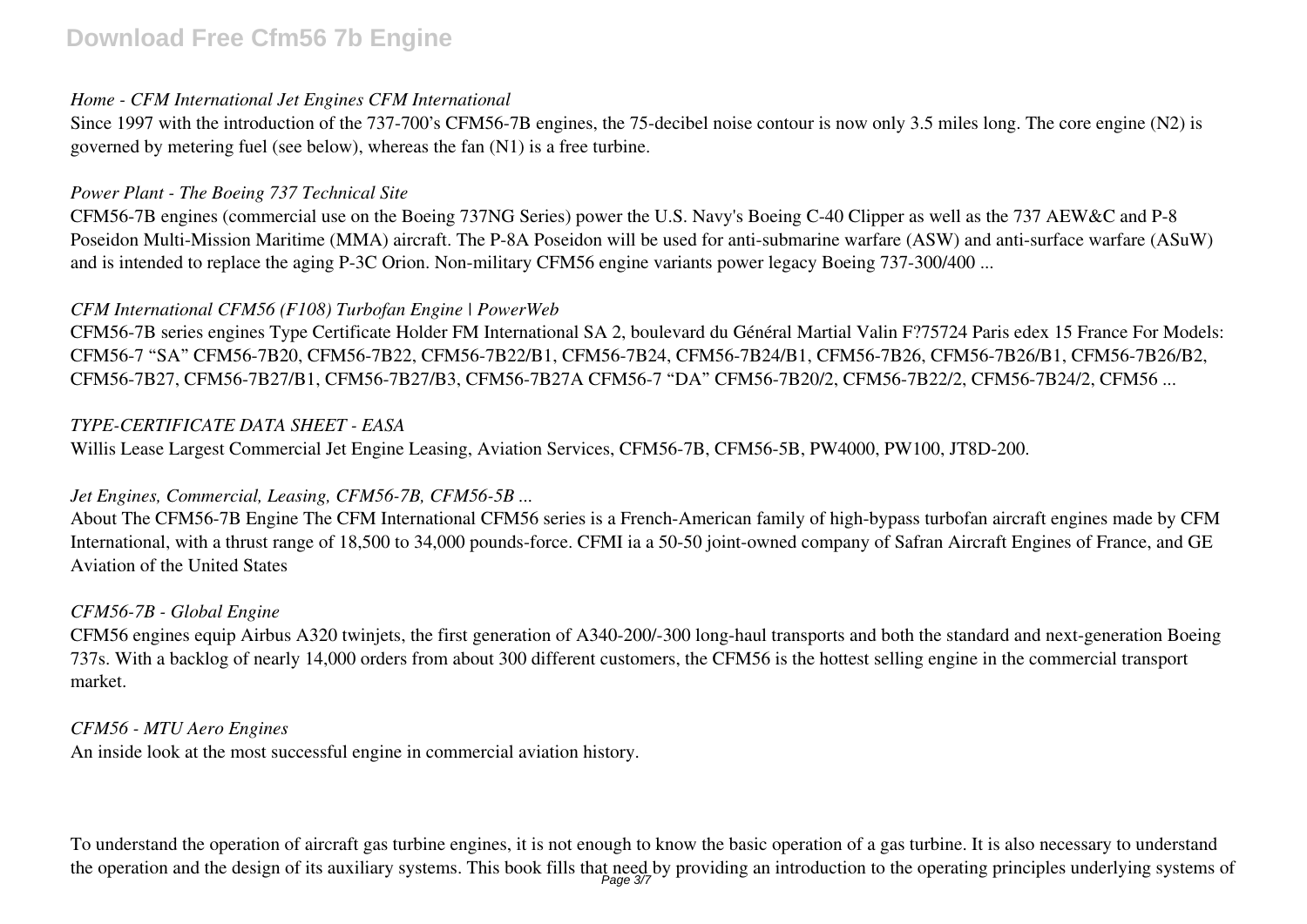modern commercial turbofan engines and bringing readers up to date with the latest technology. It also offers a basic overview of the tubes, lines, and system components installed on a complex turbofan engine. Readers can follow detailed examples that describe engines from different manufacturers. The text is recommended for aircraft engineers and mechanics, aeronautical engineering students, and pilots.

The traditional computer science courses for engineering focus on the fundamentals of programming without demonstrating the wide array of practical applications for fields outside of computer science. Thus, the mindset of "Java/Python is for computer science people or programmers, and MATLAB is for engineering" develops. MATLAB tends to dominate the engineering space because it is viewed as a batteries-included software kit that is focused on functional programming. Everything in MATLAB is some sort of array, and it lends itself to engineering integration with its toolkits like Simulink and other add-ins. The downside of MATLAB is that it is proprietary software, the license is expensive to purchase, and it is more limited than Python for doing tasks besides calculating or data capturing. This book is about the Python programming language. Specifically, it is about Python in the context of mechanical and aerospace engineering. Did you know that Python can be used to model a satellite orbiting the Earth? You can find the completed programs and a very helpful 595 page NSA Python tutorial at the book's GitHub page at https://www.github.com/alexkenan/pymae. Read more about the book, including a sample part of Chapter 5, at https://pymae.github.io

To conceive and assess engines with minimum global warming impact andlowest cost of ownership in a variety of emission legislation scenarios, emissions taxation policies, fiscal and Air Traffic Management environments aTechno economic and Environmental Risk Assessment (TERA) model isneeded. In the first part of this thesis an approach is presented to estimate the cost ofmaintenance and the direct operating costs of turbofan engines of equivalentthrust rating, both for long and short range applications. The three advancedtypes of turbofan engines analysed here are a direct drive three spool withultra high bypass ratio, a geared turbofan with the same fan as the direct driveengine and a turbofan with counter rotating fans. The baseline engines are athree spool for long range (Trent 772b) and a two spool (CFM56-7b) for shortrange applications. The comparison with baseline engines shows the gainsand losses of these novel cycle engines. The economic model is composed of three modules: a lifing module, aneconomic module and a risk module. The lifing module estimates the life of the high pressure turbine disk andblades through the analysis of creep and fatigue over a full working cycle ofthe engine. These two phenomena are usually the most limiting factors to thelife of the engine. The output of this module is the amount of hours that theengine can sustain before its first overhaul (called time between overhauls). The value of life calculated by the lifing is then taken as the baselinedistribution to calculate the life of other important modules of the engine usingthe Weibull approach. The Weibull formulation is applied to the life analysis ofdifferent parts of the engine in order to estimate the cost of maintenance, thedirect operating costs (DOC) and net present cost (NPC) of turbofan engines. The Weibull distribution is often used in the field of life data analysis due to itsflexibility?it can mimic the behavior of other statistical distributions such as the normal and the exponential. In the present work five Weibull distributionsare used for five important sources of interruption of the working life of theengine: Combustor, Life Limited Parts (LLP), High Pressure Compressor(HPC), General breakdowns and High Pressure Turbine (HPT). The Weibullanalysis done in this work shows the impact of the breakdown of differentparts of the engine on the NPC and DOC, the importance that each module ofthe engine has in its life, and how the application of the Weibull theory canhelp us in the risk assessment of future aero engines. Then the lower of the values of life of all the distributions is taken as timebetween overhaul (TBO), and used into the economic module calculations. The economic module uses the time between overhaul together with the costof labour and the cost of the engine (needed to determine the cost of spareparts) to estimate the cost of maintenance of the engine. The direct operatingcosts (DOC) of the engine are derived as a function of maintenance cost with the cost of taxes on emissions and noise, the cost of fuel, the cost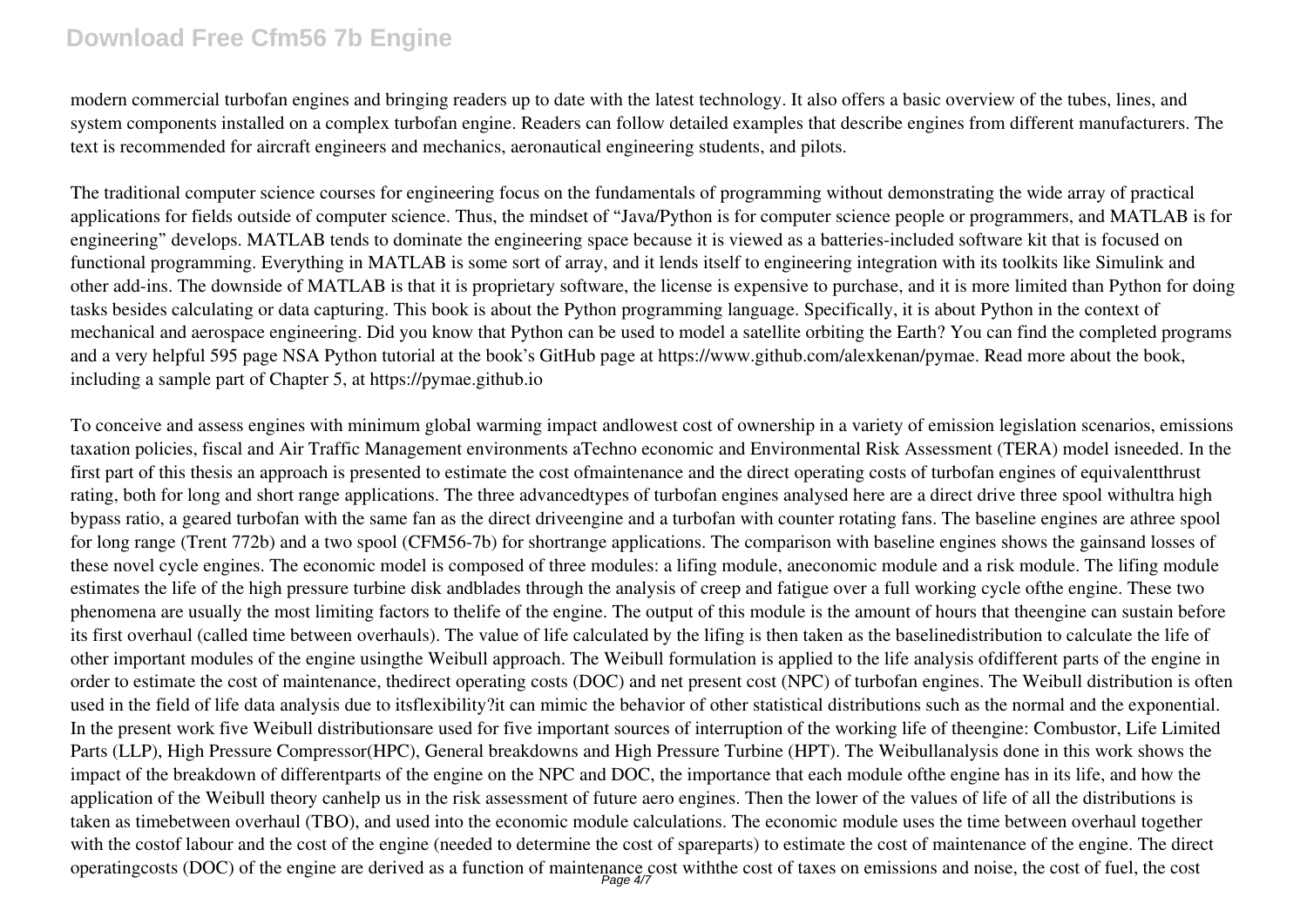ofinsurance and the cost of interests paid on the total investment. The DOC ofthe aircraft include also the cost of cabin and flight crew and the cost oflanding, navigational and ground handling fees. With knowledge of the DOCthe net present cost (NPC) for both the engine and the aircraft can beestimated over an operational period of about 30 years. The risk model uses the Monte Carlo method with a Gaussian distribution tostudy the impact of the variations in some parameters on the NPC. Some ofthe parameters considered in the risk scenarios are fuel price, interestpercentage on total investment, inflation, downtime, maintenance labour costand factors used in the emission and noise taxes. The risk analyses theinfluence of these variables for ten thousands scenarios and then acumulative frequency curve is built by the model to understand the frequencyof the most probable scenarios. After the conclusion of the analysis of the VITAL engines as they werespecified by the Original Engine Manufacturer (OEM) (Roll? Royce, Snecmaand MTU), an optimisation work was done in order to try to improve the engines. The optimisation was done using two numerical gradient basedtechniques Firstly the Sequential Quadratic Programming? NLPQL andsecondly the Mixed Integer Optimization? MOST; the objectives of theoptimisation were two: minimum fuel burn and minimum direct operatingcosts. Because the engines were already optimized for minimum fuel burn, the optimization for minimum fuel burn didn?t show any meaningful results;instead the results for minimum DOC showed that the engines can have some mprovements. The ability of the three VITAL configurations to meet the future goals of theEuropean Union to reduce noise and gaseous emission has been assessedand has showed that the three engines cannot fully comply with futurelegislation beyond 2020. In the second part of this thesis three further advanced configurations havebeen studied to determine whether these are potential solutions to meet theACARE goals of 2020. For these more advanced aero engines only a performance and gaseousemissions analysis has been done, because it was no possible to do aneconomic analysis for the new components of these engines. Theseadvanced configurations feature components that have been studied only inlaboratories, like the heat exchangers for the ICR, the wave rotor and theconstant volume combustor, and for these it has not been done a lifinganalysis that is fundamental in order to understand the costs of maintenance, besides in order to do a proper direct operating costs analysis manyoperational flight hours are needed and none of these engine have reachedTRL of 7 and more which is the stage where flight hour tests are conducted. In this thesis a parametric study on three different novel cycles which could beapplied to aircraft propulsion is presented:1. Intercooled recuperative,2. wave rotor and3. Constant volume combustion cycle. These three cycles have been applied to a characteristic next generation longrange aero engine (geared turbofan) looking for a possible future evolutionand searching for benefits on specific thrust fuel consumption and emissions. The parametric study has been applied to Top of Climb conditions, the designpoint, at Mach number 0.82, ISA deviation of 10 degrees and an altitude of10686 m and at cruise condition, considering two possible designs:a) Design for constant specific thrust andb) Design for constant TET or the current technology levelBoth values correspond to the baseline engine. For the intercooled enginealso a weight and drag impact on fuel consumption has been done, in order tounderstand the impact of weight increase on the benefits of the configuration, considering different values of the effectiveness of the heat exchangers, thehigher the values the greater is the technical challenge of the engine. After studying the CVC and Wave rotor separately it has been decided to do aparametric study of an aero engine that comprises both configurations: theinternal combustion wave rotor (ICWR). The ICWR is a highly unsteadydevice, but offers significant advantages when combined with gas turbines. Since it is a constant volume combustion device there is a pressure raiseduring combustion, this will result in having lower SFC and higher thermalefficiency. It is an advanced and quite futuristic, with a technology readinesslevel (TRL) of 6 or higher only by 2025, so only a preliminary performancestudy is done, leaving to future studies the task of a more improved analysis.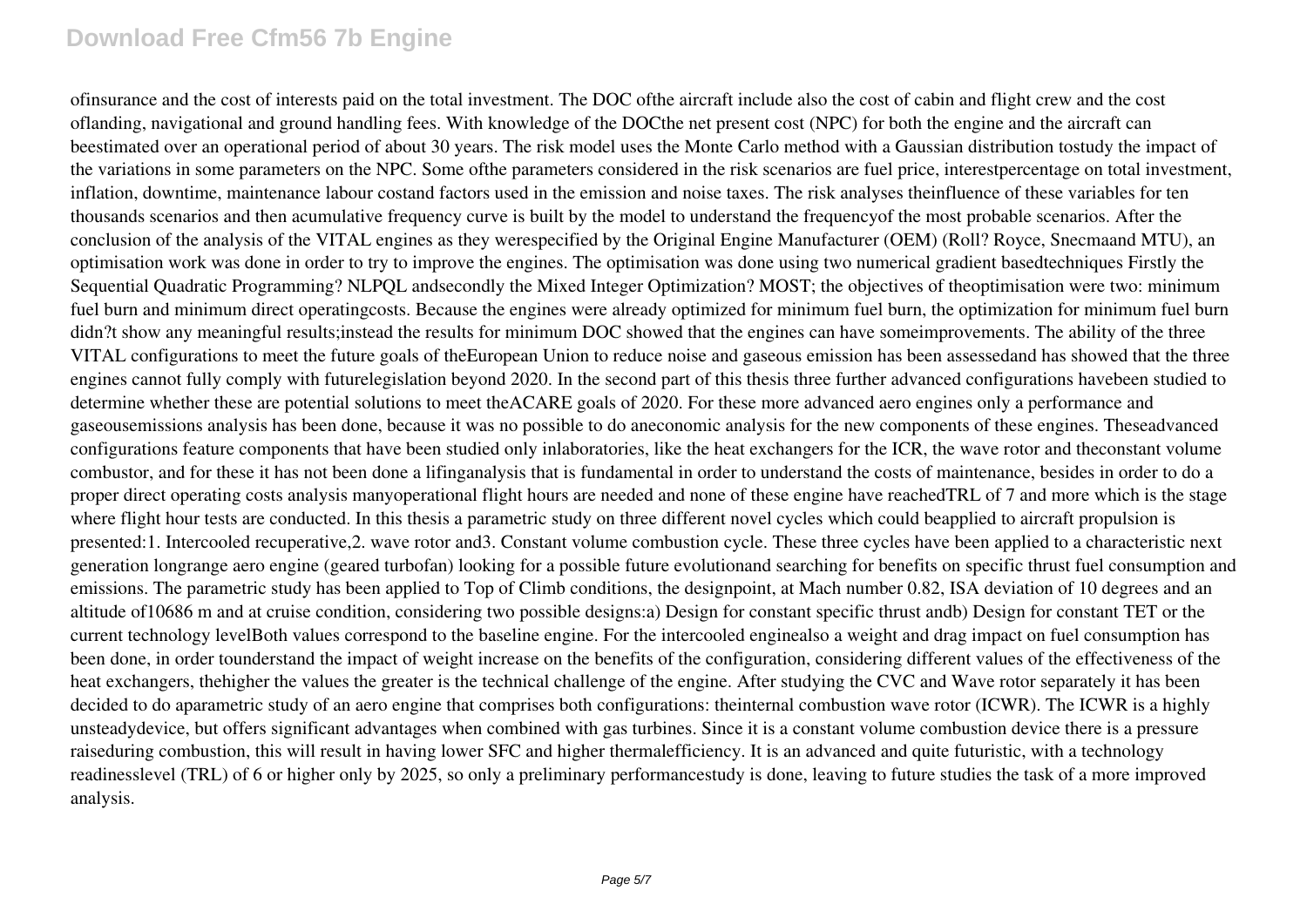This book comprises select peer-reviewed proceedings of the 26th National Conference on IC Engines and Combustion (NCICEC) 2019 which was organised by the Department of Mechanical Engineering, National Institute of Technology Kurukshetra under the aegis of The Combustion Institute-Indian Section (CIIS). The book covers latest research and developments in the areas of combustion and propulsion, exhaust emissions, gas turbines, hybrid vehicles, IC engines, and alternative fuels. The contents include theoretical and numerical tools applied to a wide range of combustion problems, and also discusses their applications. This book can be a good reference for engineers, educators and researchers working in the area of IC engines and combustion.

This document brings together a set of latest data points and publicly available information relevant for Manufacturing. We are very excited to share this content and believe that readers will benefit immensely from this periodic publication immensely.

The 5th International Congress on Design and Modeling of Mechanical Systems (CMSM) was held in Djerba, Tunisia on March 25-27, 2013 and followed four previous successful editions, which brought together international experts in the fields of design and modeling of mechanical systems, thus contributing to the exchange of information and skills and leading to a considerable progress in research among the participating teams. The fifth edition of the congress (CMSM ?2013), organized by the Unit of Mechanics, Modeling and Manufacturing (U2MP) of the National School of Engineers of Sfax, Tunisia, the Mechanical Engineering Laboratory (MBL) of the National School of Engineers of Monastir, Tunisia and the Mechanics Laboratory of Sousse (LMS) of the National School of Engineers of Sousse, Tunisia, saw a significant increase of the international participation. This edition brought together nearly 300 attendees who exposed their work on the following topics: mechatronics and robotics, dynamics of mechanical systems, fluid structure interaction and vibroacoustics, modeling and analysis of materials and structures, design and manufacturing of mechanical systems. This book is the proceedings of CMSM ?2013 and contains a careful selection of high quality contributions, which were exposed during various sessions of the congress. The original articles presented here provide an overview of recent research advancements accomplished in the field mechanical engineering.

This document brings together a set of latest data points and publicly available information relevant for Travel & Transportation Industry. We are very excited to share this content and believe that readers will benefit immensely from this periodic publication immensely.

In this volume: Unprepared and unwilling Peace with Pakistan: an idea whose time has passed Admiral Nirmal Verma, Chief of the Naval Staff Future Trends in Aviation Indian Shipbuilding: key to maritime and economic security Army's Capability Accretion Women in the Armed Forces: misconceptions and facts Facing the Dragon: is India prepared? International Security Challenges and Emerging Flashpoints The Way to Regional Power Status Evolution of the Indian Submarine Arm Aerospace and Defense News Rheinmetall PTC Lockheed Martin EADS Eurofighter Controp Harris Demystifying the New 'Buy and Make (Indian)' Procedure Defense Offsets: proving detrimental to the services Pitfalls in Arms Procurement Process Design Review of Naval Platforms Offset Contracts: under defense procurement procedures in India India 2025: a global defense exports hub? India-Iran Defense Cooperation China 2010 China: friend or foe India and Its Neighbors Kargil: an IAF perspective U.S. Military Surge in Afganistan Combating 'Red Terror' Maoist Threat and Politics Asian Security Environment: India's options India and the U.S.: haunting past and beckoning future Is India Preparing to Lose?

Engine Testing: Electrical, Hybrid, IC Engine and Power Storage Testing and Test Facilities, Fifth Edition covers the requirements of test facilities dealing with e-vehicle systems and different configurations and operations. Chapters dealing with the rigging and operation of Units Under Test (UUT) are updated